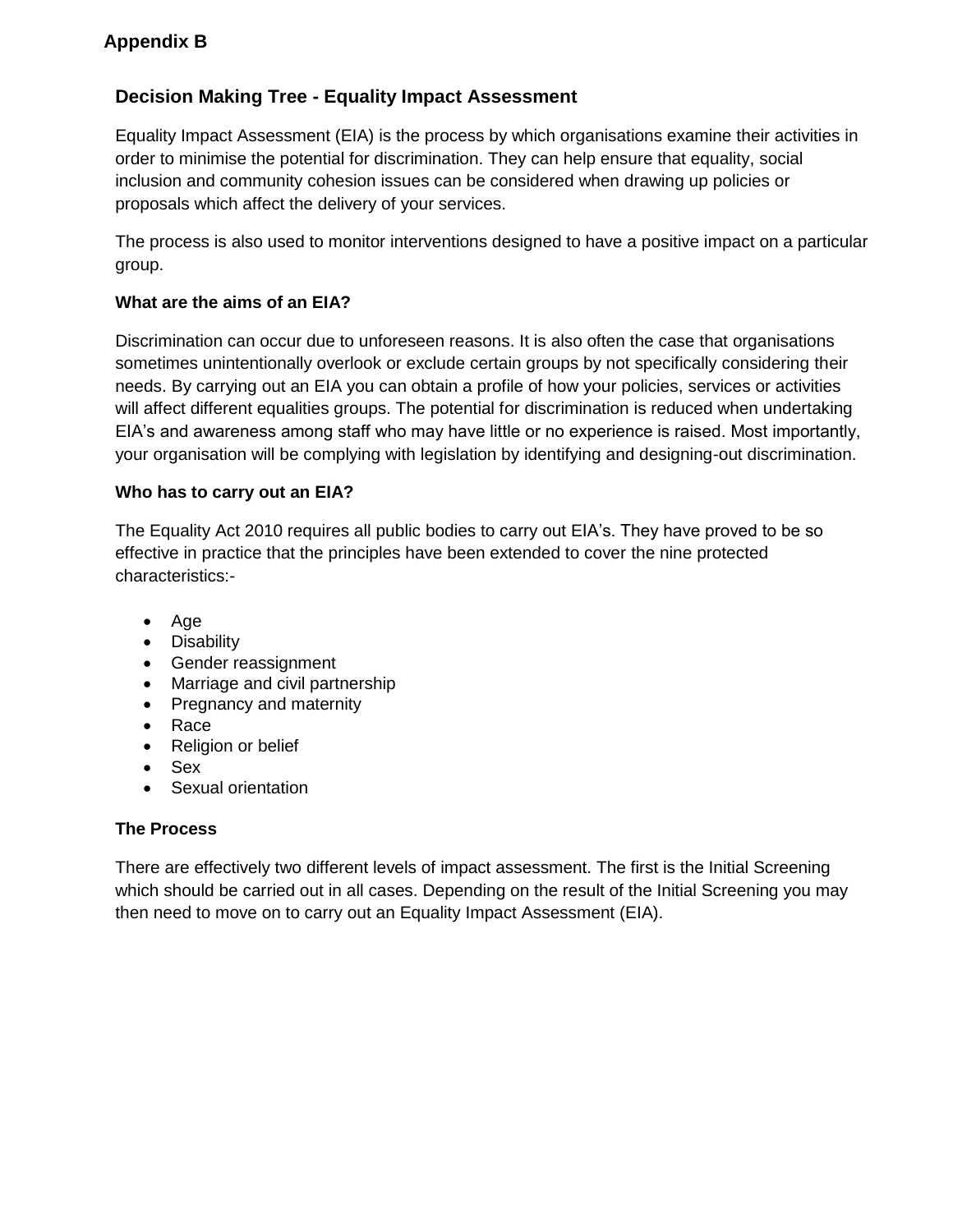## **Stage One – Initial Screening**

By carrying out an initial screening you will be able to determine whether a full Equality Impact Assessment is needed. It should identify positive, neutral or negative impact.

Screening must be done during the development or design of the policy and before it goes to any group or committee for approval. If it is going to the Board for approval, then it is a requirement of the Board that a full EIA is carried out where the policy is found to be relevant to equality and diversity.

Screening is a short easy process which makes use of statistics, consultation outcomes, results of ethnicity monitoring, complaints, analysis of PALS, audit reports, research information, and reviews demographic data. If there is no data, take action to collect the evidence of likely impact and revisit the document (it could be through PPI, research, consultations, desk research/interview, public health data).

When screening a policy or undertaking a full assessment you can involve your team, other colleagues or partners in the sector and together consider the full implications of the policy and improvements to be made.

Before you start screening do the following:

- Be clear about policy aims, purpose, objectives and outcomes and beneficiaries
- Use the evidence/data you have. However, if you have none or require additional information to make an informed decision, the put monitoring in place/gather some data to support the process
- Ask the following questions and in conjunction with the evidence/data you have, your knowledge, expertise, partnership input, past experiences or research about how your policies have affected certain groups, national information about how some groups are affected by our activities/policies/decisions.

Once you have screened the policy or activity to establish if it has any relevant to equality and diversity, answer the questions below to find out whether an EIA is needed:

| Questions to be used during the Screening Process |                                                                                                                                                                                     | Yes | No |
|---------------------------------------------------|-------------------------------------------------------------------------------------------------------------------------------------------------------------------------------------|-----|----|
| 1)                                                | Does/will the policy or activity affect the public directly or indirectly?                                                                                                          | ✓   |    |
|                                                   |                                                                                                                                                                                     |     |    |
| 2)                                                | Have there been or likely to be any public concerns about the policy or<br>proposal?                                                                                                | ✔   |    |
| 3)                                                | Does the evidence/data show an existing or likely differential impact for<br>the different strands of diversity? Age, gender, disability, race, religion,<br>sexuality              |     |    |
| 4)                                                | Do/will people who belong to the different strands of diversity have<br>different needs, experiences, issues or priorities in relation to this policy<br>or activity (use evidence) |     |    |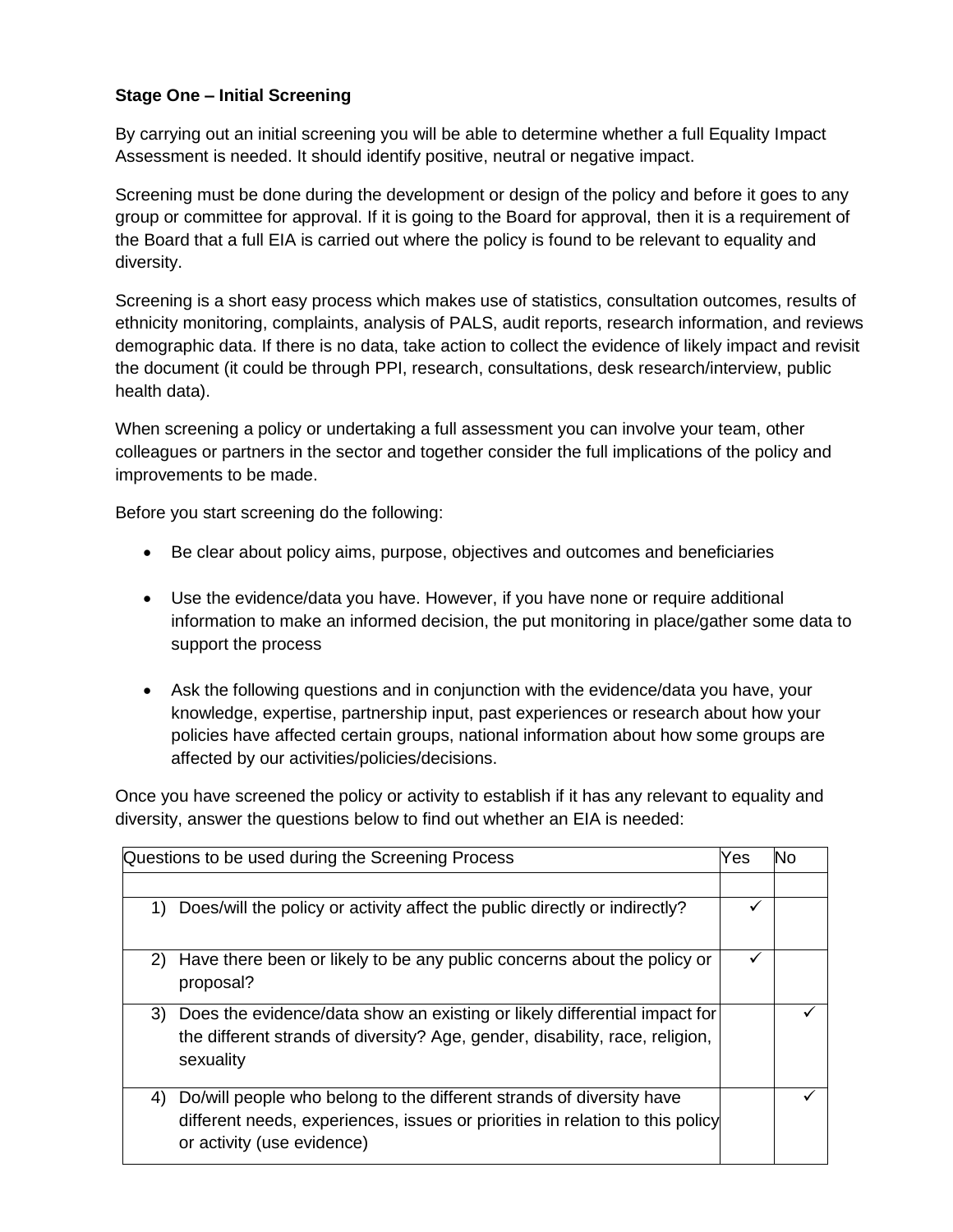|    | 5) Could the policy or activity affect how services, commissioning or<br>procurement activities are organised, provided, where and by whom?                                                                                               |  |
|----|-------------------------------------------------------------------------------------------------------------------------------------------------------------------------------------------------------------------------------------------|--|
| 6) | Could the policy or activity affect our workforce or employment<br>practices?                                                                                                                                                             |  |
| 7) | Have complaints been received from different equality groups about<br>the effect of this policy, proposal or our activities in general (having no<br>complaints does not always mean there is no issue – always advisable<br>to find out) |  |
|    | 8) Does the policy involve or will it have an impact upon eliminating<br>unlawful discrimination, promoting equality of opportunity and<br>promoting good relations between diverse groups                                                |  |
|    | 9) Is there likely to be an adverse/negative impact or risks to the<br>organisation, for users, equality groups and staff if the policy or activity<br>is implemented in its current format?                                              |  |

Nil impact (no yes's) – The process stops here.

Low impact (1 to 3 yes's) – A full EIA is required but is not an immediate priority, you can prioritise for later on in the year.

High impact (4 to 9 yes's) - A full EIA is required immediately. The EIA should be carried out in consultation with affected groups.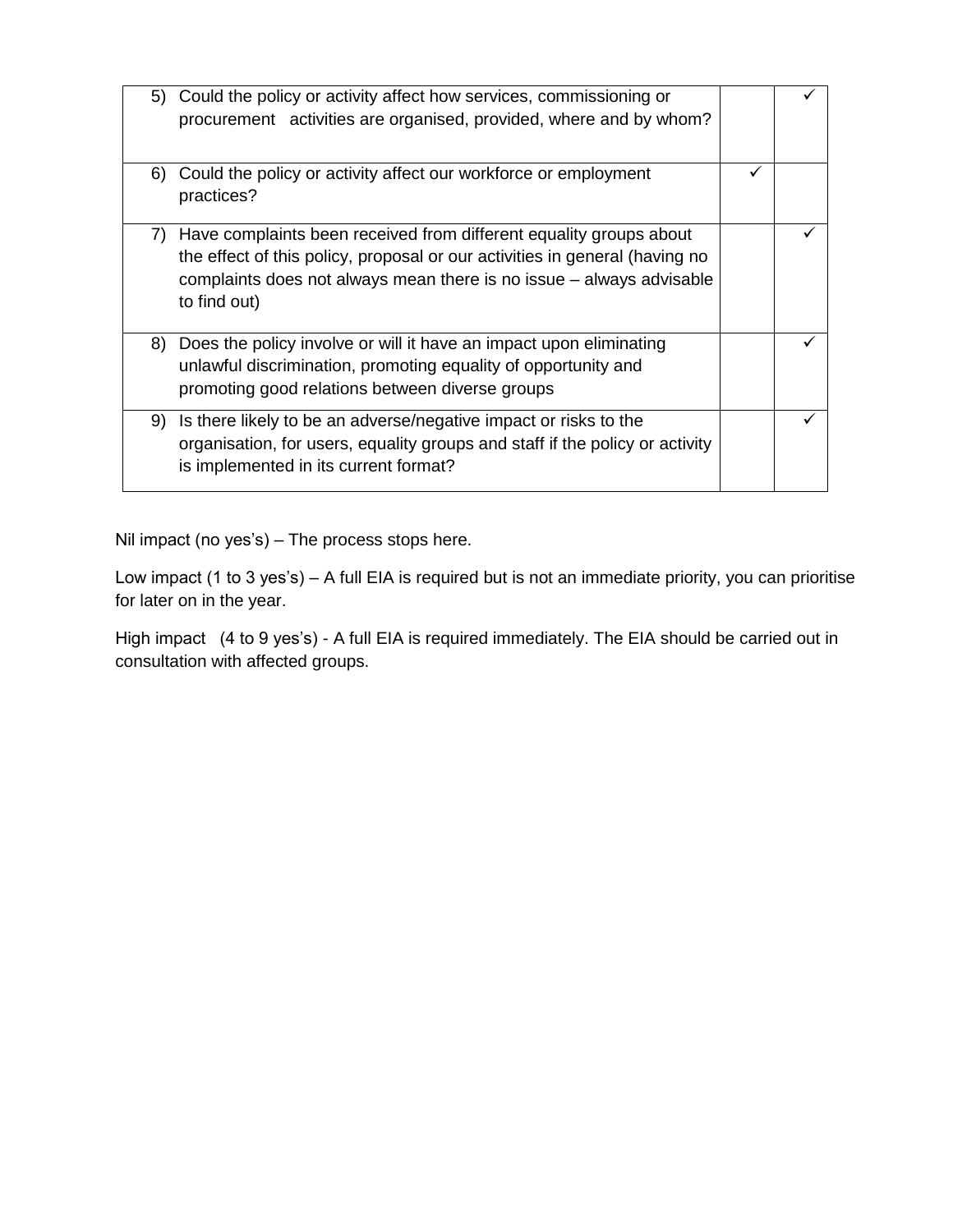## **Stage Two – Completing the Equality Impact Assessment**

If the initial screening reveals that there may be a negative impact on any particular group, then you should carry out an Equality Impact Assessment (EIA) using the Equality Impact Assessment Form (Appendix D – Part C) and EIA Guidance Sheet (Appendix D – Part B).

### **Step by step guide to an EIA**

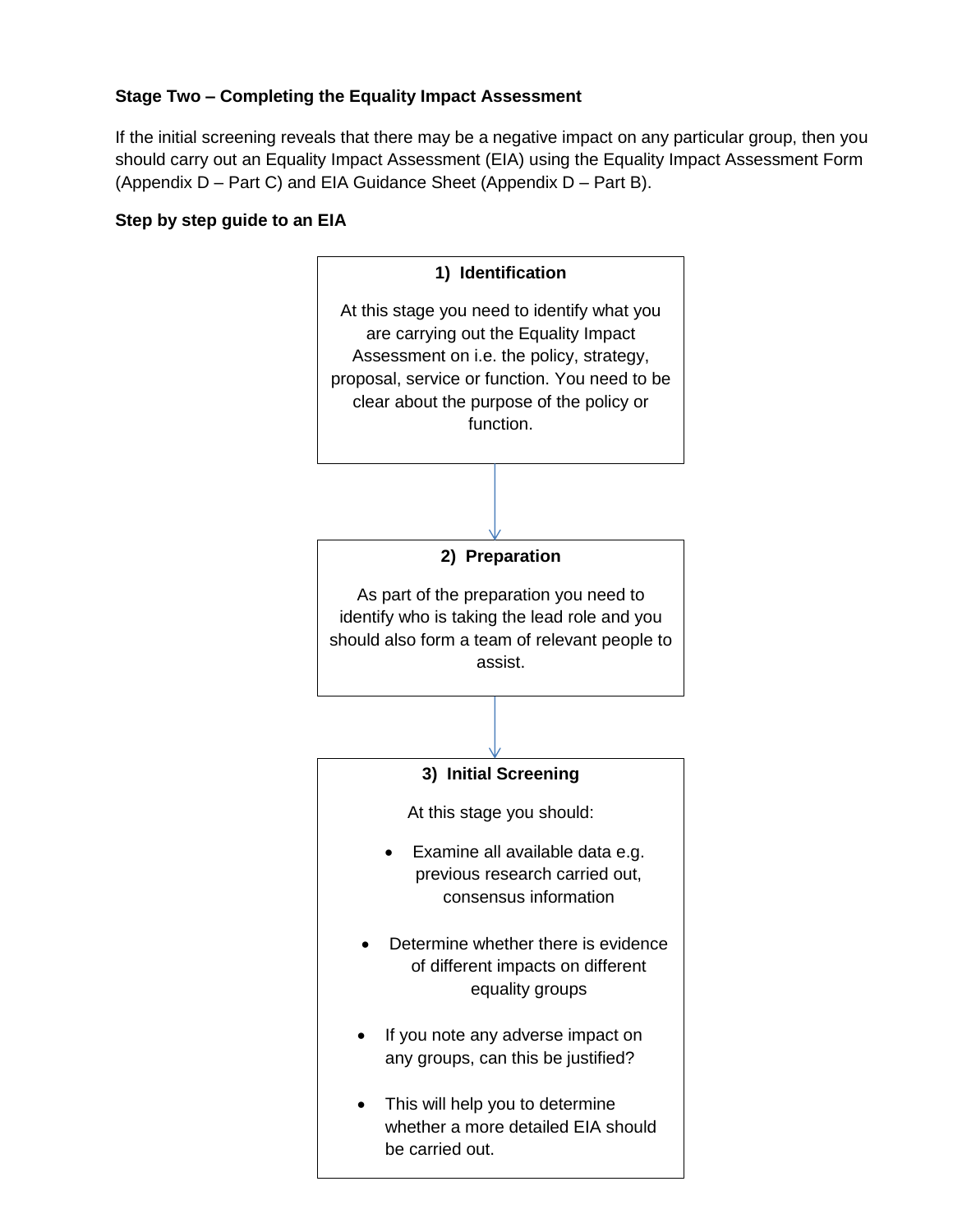### **4) Gather further data and research**

At this stage you should consider all of the information used for the initial screening and then identify and gather other relevant information. You may need to consider new mechanisms for gathering data.

### **5) Consultation**

At this stage you should involve all relevant stakeholders, this might include service users, other community groups etc. It is important that you explain to people what you are doing and think about accessible ways of consulting with people. You might use focus groups, postal questionnaires etc.

#### **6) Assess impact**

You should now consider all of the data you have gathered including findings from the consultation to assess the impact. You should assess whether there is, or is likely to be, a positive impact or negative impact for different groups. You should assess and determine the nature of this negative impact.

### **7) Eliminate or reduce negative impact**

Once you have determined the nature of the impact, you should examine why it has occurred or is likely to occur. You will then be able to explore ways to reduce or eliminate the negative impact.